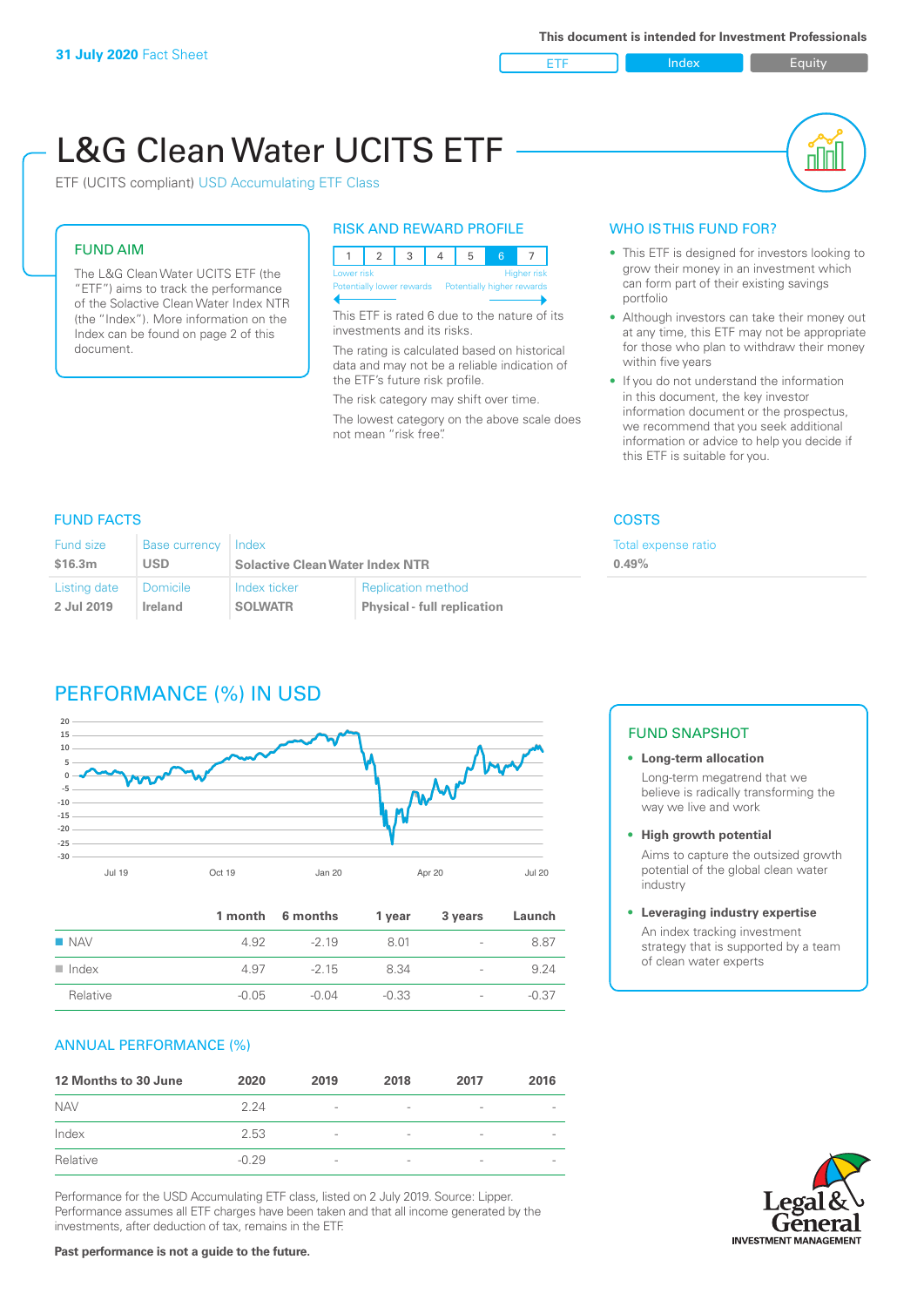## INDEX BREAKDOWN

The breakdowns below relate to the Index. The ETF's portfolio may deviate from the below. All data source LGIM unless otherwise stated. Totals may not sum to 100% due to rounding.



#### SECTOR (%)

| $\blacksquare$ Industrials       | 488  |
|----------------------------------|------|
| $\blacksquare$ Utilities         | 19.2 |
| Materials                        | 9.1  |
| $\blacksquare$ Health Care       | 76   |
| ■ Information Technology         | 6.9  |
| $\blacksquare$ Energy            | 23   |
| Lab Process Automation           | 18   |
| ■ Consumer Discretionary         | 1.6  |
| ■ Metals & Minerals              | 14   |
| ■ Manufacturing & Production 1.4 |      |
|                                  |      |



#### $\blacksquare$  USD 61.8  $\blacksquare$  FUR 13.1  $I \cup PY$  8.0  $\Box$  GBP 6.5  $H$ KD 5.1  $CHF$  3.6

 $SFK$  1.9

■ Top 10 constituents 20.8% Rest of Index 79.2% No. of constituents in Index 63

### TOP 10 CONSTITUENTS (%)

| Metso Outotec      | 25             |
|--------------------|----------------|
| Trimble            | 2 <sub>1</sub> |
| Idexx Laboratories | 2.1            |
| Ingevity           | 2 <sub>1</sub> |
| <b>SPX FLOW</b>    | 2.1            |
| Arkema             | 2.1            |
| Kadant             | 20             |
| Danaher            | 20             |
| Alfa Laval         | 19             |
| Metawater          | 19             |
|                    |                |

#### INDEX DESCRIPTION

The Index aims to track the performance of a basket of stocks of companies that are actively engaged in the international clean water industry through the provision of technological, digital, engineering, utility and/or other services.

The Index is comprised of companies which are publically traded on various stock exchanges around the world that are either i) companies determined to have expertise in "Utilities" with a minimum Water Revenue Share of 90%, or ii) companies determined to have expertise in "Engineering" with a minimum Water Revenue Share of 50% or iii) companies determined to have expertise in "Technology" or "Digital" and a minimum Water Revenue Share of 5%. A company is only eligible for inclusion in the index if (1) it is of sufficient size (determined by reference to the total market value of the proportion of its shares that are publically traded) and (2) it is sufficiently "liquid" (a measure of how actively its shares are traded on a daily basis). Moreover, the Index excludes companies: (a) engaged in pure coal mining; (b) involved in the production of controversial weapons; or (c) that, for a continuous period of three years, have been classified as being in breach of at least one of the UN Global Compact principles, which is a set of globally accepted standards on human rights, labour, environment and corruption.

The universe of companies out of which the Index selection is made is refreshed annually in March. However, the Index is reconstituted semi-annually in March and September in accordance with the full selection criteria and all companies are equally weighted within the Index. On a monthly basis, the weight of each company is assessed and, if any of them exceed 15% of the index, the weights of all companies are adjusted so that they are again equally weighted within the Index.

#### INVESTMENT MANAGER

GO ETF Solutions LLP is the investment manager for each of the exchange traded funds (ETFs) issued by Legal & General UCITS ETF Plc and is responsible for the day-to-day investment management decisions for this ETF. The team is highly experienced with respect to all aspects relating to the management of an ETF portfolio, including collateral management, OTC swap trading, adherence to UCITS regulations and counterparty exposure and monitoring.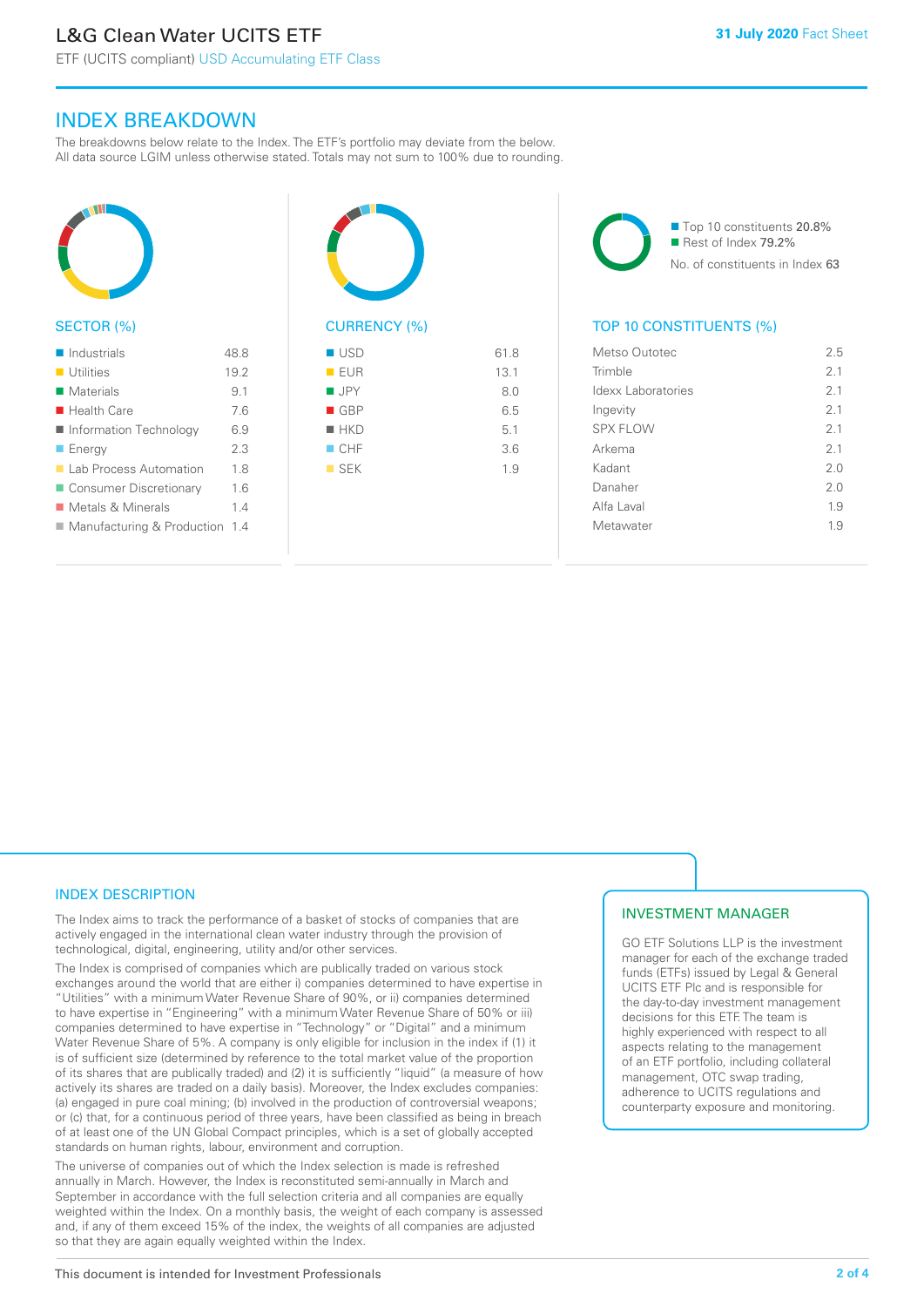# L&G Clean Water UCITS ETF

ETF (UCITS compliant) USD Accumulating ETF Class

#### KEY RISKS

- The value of an investment and any income taken from it is not guaranteed and can go down as well as up; you may not get back the amount you originally invested.
- Third party service providers (such as counterparties entering into financial derivative instruments with the ETF or the ETF's depositary) may go bankrupt and fail to pay money due to the ETF or return property belonging to the ETF.
- As the Index includes micro, small and medium-sized publicly traded companies, the ETF is subject to the risk that such companies may be more vulnerable to adverse business or economic events and greater and more unpredictable price changes than larger companies or the stock market as a whole.
- The ETF is subject to the risks associated with technology-focused companies and are particularly vulnerable to rapid developments in technology (which may leave their products out-of-date), government regulation and competition from domestic and foreign competitors who may have lower production costs. Such companies may also have difficulties establishing and maintaining patents, copyrights, trademarks and trade secrets relating to their products which could negatively affect their value.
- It may not always be possible to buy and sell ETF shares on a stock exchange or at prices closely reflecting the NAV.
- If the Index provider stops calculating the Index or if the ETF's license to track the Index is terminated, the ETF may have to be closed.

For more information, please refer to the key investor information document on our website Ø

#### TRADING INFORMATION

| <b>Exchange</b>           | <b>Currency ISIN</b> |              | <b>SEDOL</b>   | <b>Ticker</b> | <b>Bloomberg</b> |
|---------------------------|----------------------|--------------|----------------|---------------|------------------|
| London Stock Exchange USD |                      | IE00BK5BC891 | BKF3DB5        | GLUG          | <b>GLUG LN</b>   |
| London Stock Exchange GBX |                      | IE00BK5BC891 | BKF3DC6        | GLGG          | GI GG I N        |
| Borsa Italiana            | EUR                  | IE00BK5BC891 | <b>BKE3D93</b> | GLUG          | GI UG IM         |
| Deutsche Börse            | EUR                  | IE00BK5BC891 | BKF3BF5        |               | XMLC XMLC GY     |
| <b>SIX Swiss Exchange</b> | CHE                  | IF00BK5BC891 | BMG6908        | GI UG         | GI UG SW         |

The currency shown is the trading currency of the listing.



#### SPOTLIGHT ON LEGAL & GENERAL INVESTMENT MANAGEMENT

We are one of Europe's largest asset managers and a major global investor, with assets under management of €1,369.6 billion (as at 30 June 2020). We work with a wide range of global clients, including pension schemes, sovereign wealth funds, fund distributors and retail investors.

Source: LGIM internal data as at 30 June 2020. The AUM disclosed aggregates the assets managed by LGIM in the UK, LGIMA in the US and LGIM Asia in Hong Kong. The AUM includes the value of securities and derivatives positions.

#### COUNTRY REGISTRATION



#### TO FIND OUT MORE



#### **Index Disclaimer**

The ETF is not sponsored, promoted, sold or supported by Solactive AG. Nor does Solactive AG offer any express or implicit guarantee or assurance either with regard to the results of using the Index and/or Index trade mark or the Index price, at any time or in any other respect.

The Index is calculated and published by Solactive AG. Solactive AG uses its best efforts to ensure that the Index is calculated correctly. Irrespective of its obligations towards the Company, Solactive AG has no obligation to point out errors in the Index to third parties including, but not limited to, investors and/or financial intermediaries of the ETF. Solactive AG does not guarantee the accuracy and/or the completeness of the Index or any related data, and shall not have any liability for any errors, omissions or interruptions therein.

Neither publication of the Index by Solactive AG, nor the licensing of the Index or Index trade mark, for the purpose of use in connection with the ETF, constitutes a recommendation by Solactive AG to invest capital in said ETF nor does it, in any way, represent an assurance or opinion of Solactive AG with regard to any investment in this ETF. In no event shall Solactive AG have any liability for any lost profits or indirect, punitive, special or consequential damages or losses, even if notified of the possibility thereof.